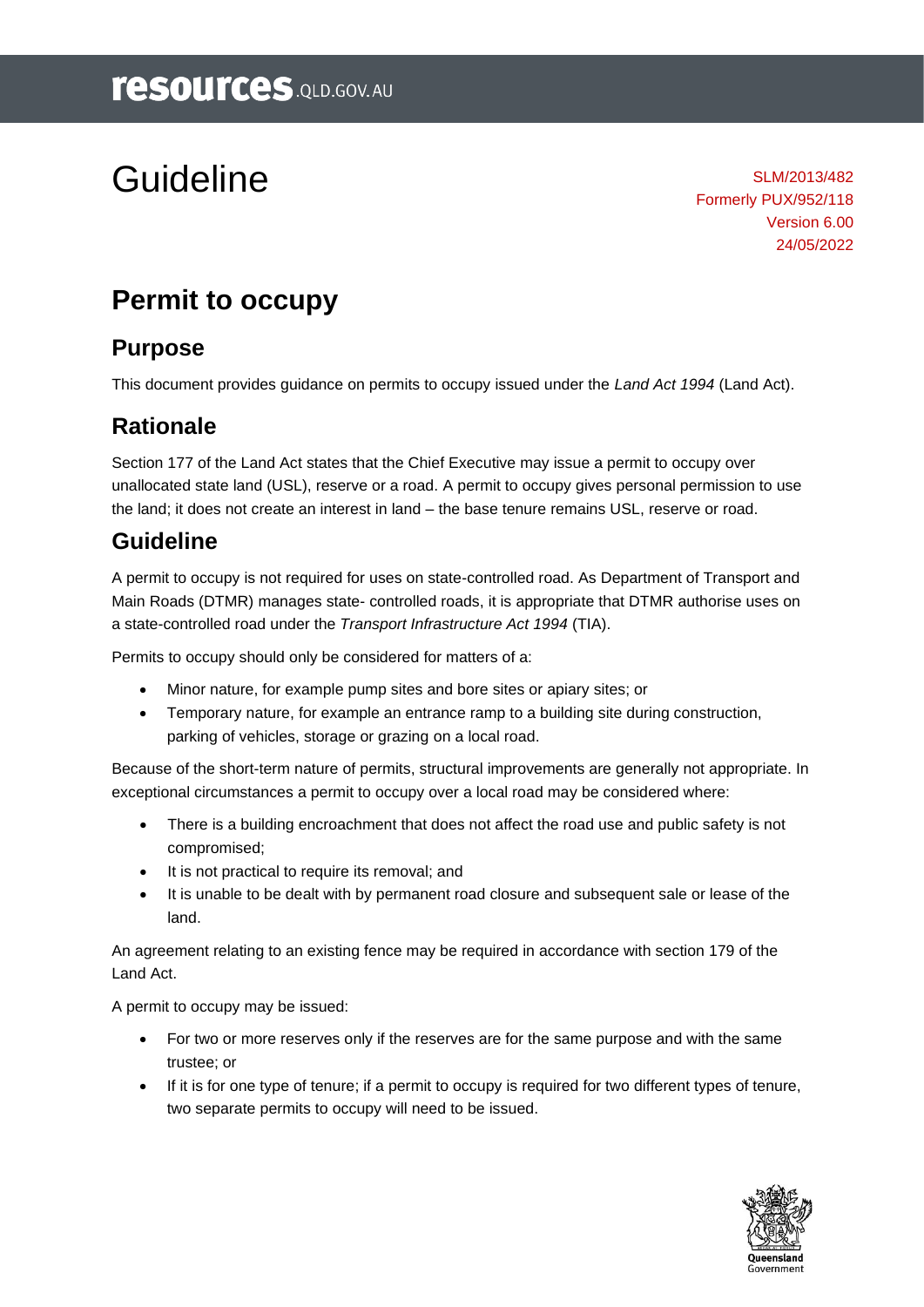If a permit to occupy is to issue for land that is 'seaward of the tidal boundary' (i.e. land on the same side of a boundary that is a tidal boundary or right line tidal boundary as the water subject to tidal influence), including for a tidal river, creek, etc., the requirements of section 178 of the Land Act must be satisfied.

A permit to occupy may not be transferred, sublet or mortgaged and may be cancelled as per section 180 of the Land Act.

Native title should be addressed in accordance with the Queensland Government Native Title Work Procedures.

#### **Reserves**

Regard must be given to the Operational Policy - [Leases over Reserves](https://www.resources.qld.gov.au/?a=109113:policy_registry/leases-over-reserves.pdf&ver=4.02) 

[\(SLM/2013/495=PUX/901/210\)](https://www.resources.qld.gov.au/?a=109113:policy_registry/leases-over-reserves.pdf&ver=4.02) when considering an application for a permit to occupy over a reserve i.e. whether the trustee should issue the authority (trustee permit or trustee lease). If the trustee is not prepared to or able to grant a tenure, a permit to occupy may be a more appropriate tenure than a state lease.

The tenure options, in order of preference, (subject to the requirements for apiary sites, and stock routes and associated reserves used by the travelling stock as outlined in this document) are:

- 1. Trustee permit (if the proposed use meets the trustee permit requirements of the Land Act)
- 2. Trustee lease (if the proposed use meets the trustee lease requirements of the Land Act)
- 3. Permit to occupy (if the proposed permit to occupy meets the requirements of the Land Act, particularly section 177(4) regarding improvements); and
- 4. In very limited situations, a state lease, i.e. where the proposed use requires extensive development or a significant level of investment.

#### **Stock Routes and associated reserves for travelling stock**

Refer to the Policy – Land Dealings [Affecting the Stock Route Network \(SLM/2013/363\)](https://www.resources.qld.gov.au/?a=109113:policy_registry/land-dealings-affecting-the-stock-route-network.pdf&ver=6.00) for detailed information when dealing with stock routes and associated reserves.

#### **Roads**

Refer to the Guideline – Roads under the *Land Act 1994* [\(SLM/2013/725=PUX/952/122\)](https://www.resources.qld.gov.au/?a=109113:policy_registry/roads-under-land-act.pdf&ver=5.00) for detailed information when dealing with roads.

Unless there are state interest considerations or the application is for grazing on a local road, applications for permits to occupy for local roads are to be referred to the local government to consider authorising the proposed use under a local law or as temporary closure of the road under the section 69 of the *Local Government Act 2009*.

Any application for a permit to occupy (including permits to occupy for grazing and apiary sites) relating to a state-controlled road should not be considered and is to be referred to DTMR to authorise. DTMR can issue Road Corridor Permits under the *Transport Infrastructure Act 1994* to parties wanting to use the state-controlled road for ancillary works or encroachments (AWE). Note, that AWE's excludes travelling or grazing an animal under a permit issued under the *Stock Route Management Act 2002,* which are issued by the relevant local government.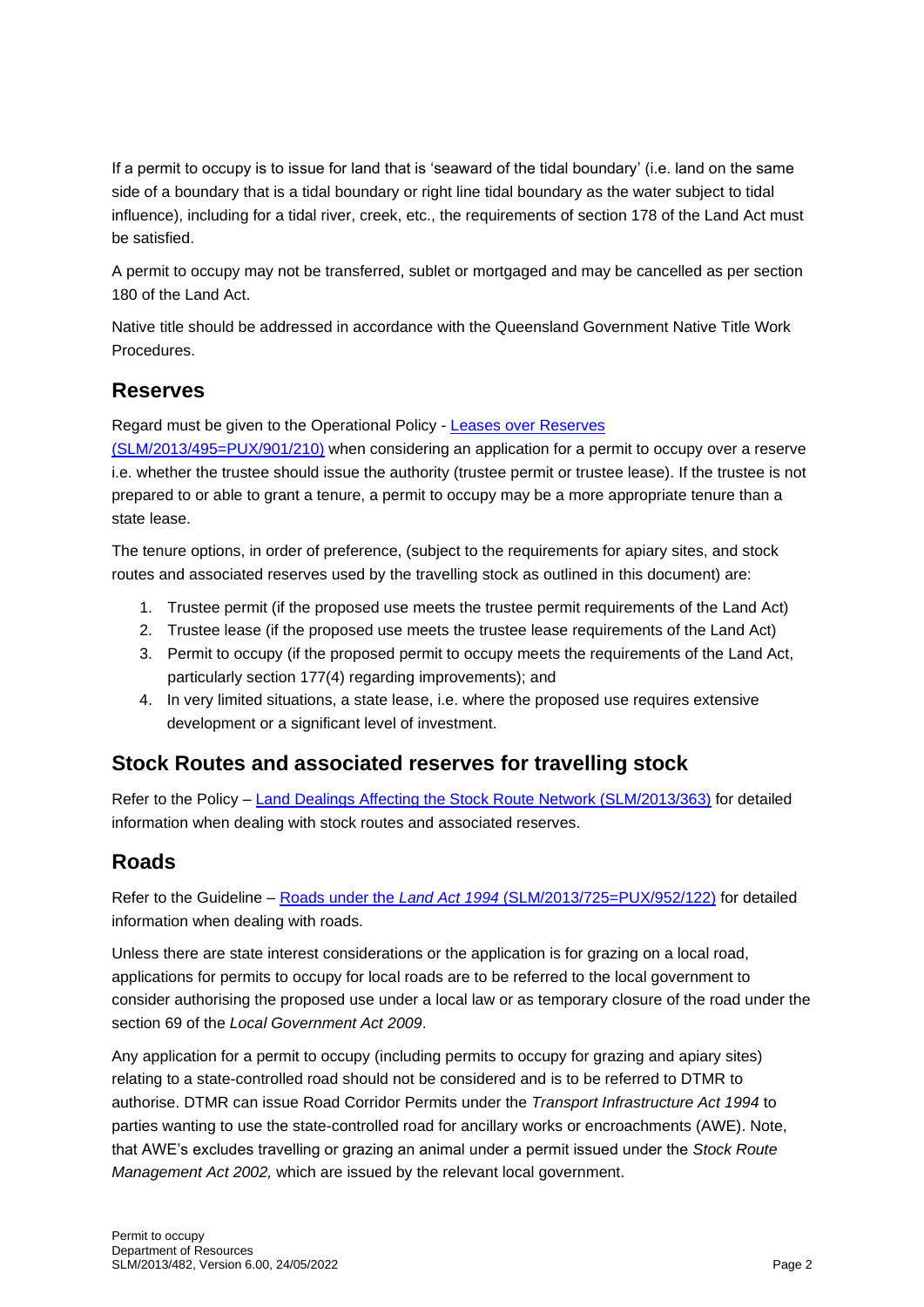### **Apiary Sites**

Permits to occupy may be issued for apiary sites under section 177 of the Land Act.

The department can issue permits to occupy for apiary sites over USL. Factors considered when deciding whether to issue a permit include:

- Public safety
- The requirement that a trustee permit must not be inconsistent with the purpose of the reserve; and
- The requirements of the Land Regulation.

Applicants are required to be a registered 'Beekeeper' with the Queensland Beekeepers' Association to ensure that the applicant is the person who owns and operates the hive.

Under the provisions of the Biosecurity Regulation 2016*,* apiary sites are not to be located within a specified distance from each other.

A permit to occupy may issue over two apiary sites if situated on one lot/plan.

All apiary sites on USL must include access from a dedicated road.

A permit to occupy for proposed apiary sites requires consultation with the Apiary section of the Department of Agriculture and Fisheries (DAF).

The trustee or road manager should authorise the use on reserves and roads, including stock routes.

The views and requirements of the agency administering the *Nature Conservation Act 1992* should be sought in respect of any request to site beehives on roads through or adjoining a National Park, or other conservation tenure, or State Forest or on USL or reserve adjoining these lands.

For apiary sites located within state native forests, DAF are the appropriate authority to issues permits, under section 35(1) of the *Forestry Act 1959*.

For apiary sites located within plantation forests on state owned land, HQ Plantations are the appropriate authority to issues permits, under section 56 of the *Forestry Act 1959*.

For apiary sites located within National Parks and other conservation tenures, Department of Environment and Science (Queensland Parks and Wildlife Services) are the appropriate authority to issues permits, under the *Nature Conservation Act 1992.*

### **Bore Sites**

Wherever possible, a bore should be located on the owner's land rather than state land.

A permit to occupy will only be considered where the local government is unable to authorise the bore on the local road. A proposal for a bore on a state controlled road is a matter for DTMR and should not be considered under the Land Act.

If an applicant can demonstrate that it is not possible to locate the bore on their own land, a permit to occupy may be granted. If the proposed bore is to be located on a local road, consideration will only be given to an application for a permit to occupy if:

- The local government cannot authorise the bore on the local road;
- The road use is not affected; and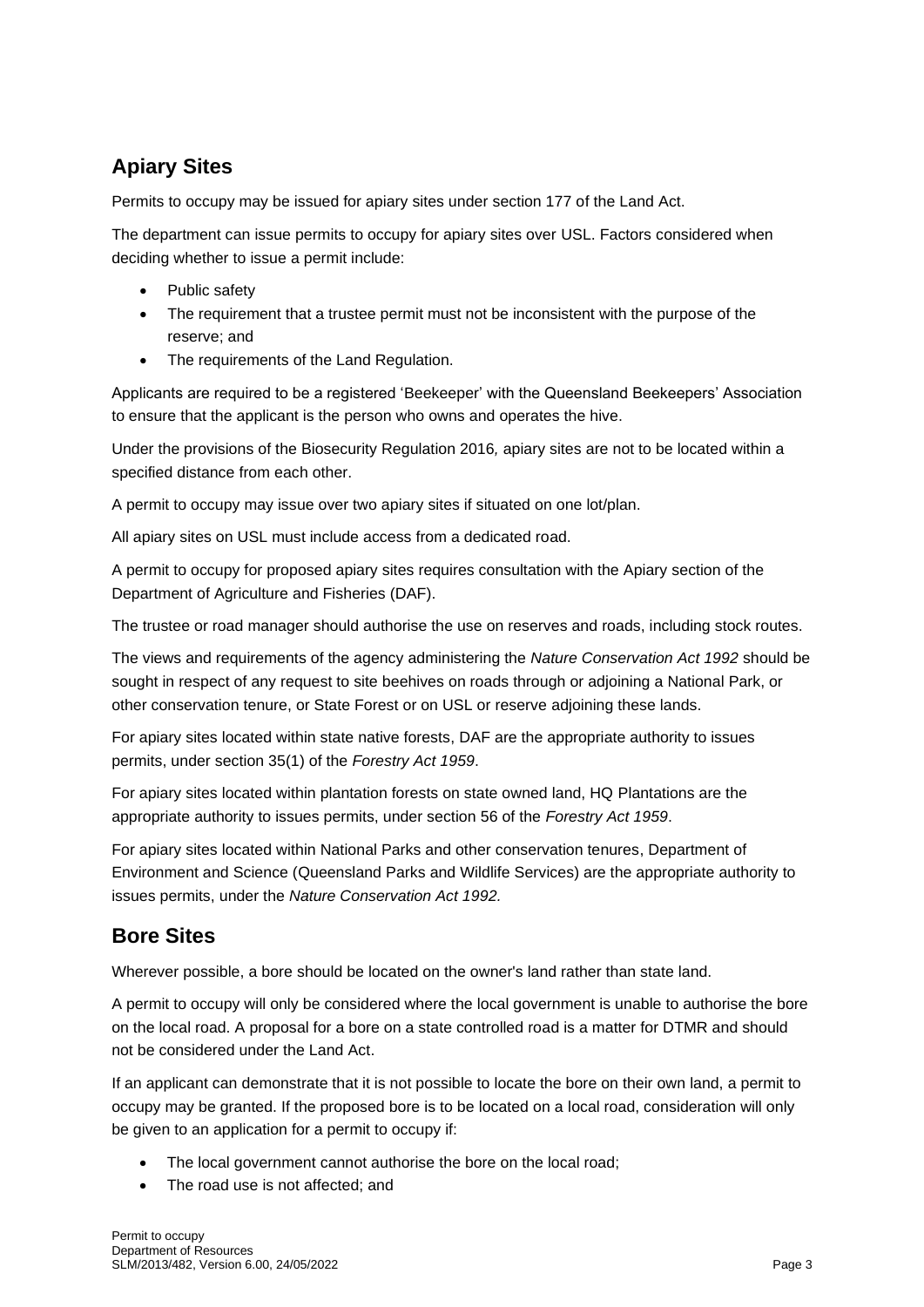• Public safety is not compromised.

### **Advertising signs**

Despite the demand to use USL, reserves and roads as sites for advertising signs (and the financial benefits that may flow from the use of the land), they are not encouraged on environmental and aesthetic grounds.

The Policy - [Secondary Use of Trust Land \(SLM/2013/493\)](https://www.resources.qld.gov.au/?a=109113:policy_registry/secondary-use-of-trust-land.pdf&ver=6.01) restricts advertising signs under a trustee lessee or a trustee permit. Similar considerations apply to an application for a permit to occupy for advertising signs on a reserve.

Any proposal for advertising on local roads should first be referred to the relevant local government to consider. Any advertising on state-controlled roads is a matter for DTMR, and not under the Land Act.

Where advertising signs are to be permitted on state land, approval is subject to compliance with local government requirements.

### **Significant Development**

Refer to the 'Operational Policy – [Allocation of Land in Priority in Terms of the](https://www.resources.qld.gov.au/?a=109113:policy_registry/allocation-land-in-priority.pdf&ver=) *Land Act 1994* [SLM/2013/499'](https://www.resources.qld.gov.au/?a=109113:policy_registry/allocation-land-in-priority.pdf&ver=) for information when dealing with significant developments.

A significant development usually entails a number of investigations prior to commencement. These investigations are to be undertaken with a short term tenure in place until a decision is made on whether the development is to proceed.

The grant of a permit to undertake investigation is not a significant interest under Section 123 of the Land Act.

### **Short Term Permits**

Short Term Permits to Occupy (STPO) may be issued to persons or organisations requiring the use of an area of land or water for a short period for a specific purpose. These purposes typically are:

- Transitory grazing (on a local road, regard should be had to whether the road is a stock route)
- Travelling circuses and shows
- Community events
- Temporary stockpiling
- Defence (short term exercises)
- Site investigations.

The STPO may be issued over USL, reserves or road areas. STPO should only be considered by the department over USL. The reserve trustee and the road manager are better placed to authorise the use of reserves and roads. One exemption is when the proposed use is for grazing on a local road and the road manager is unable to authorise this use.

A STPO is issued for less than twelve months and is not registered in the titles registry, with the exception of permits issued for apiary purposes.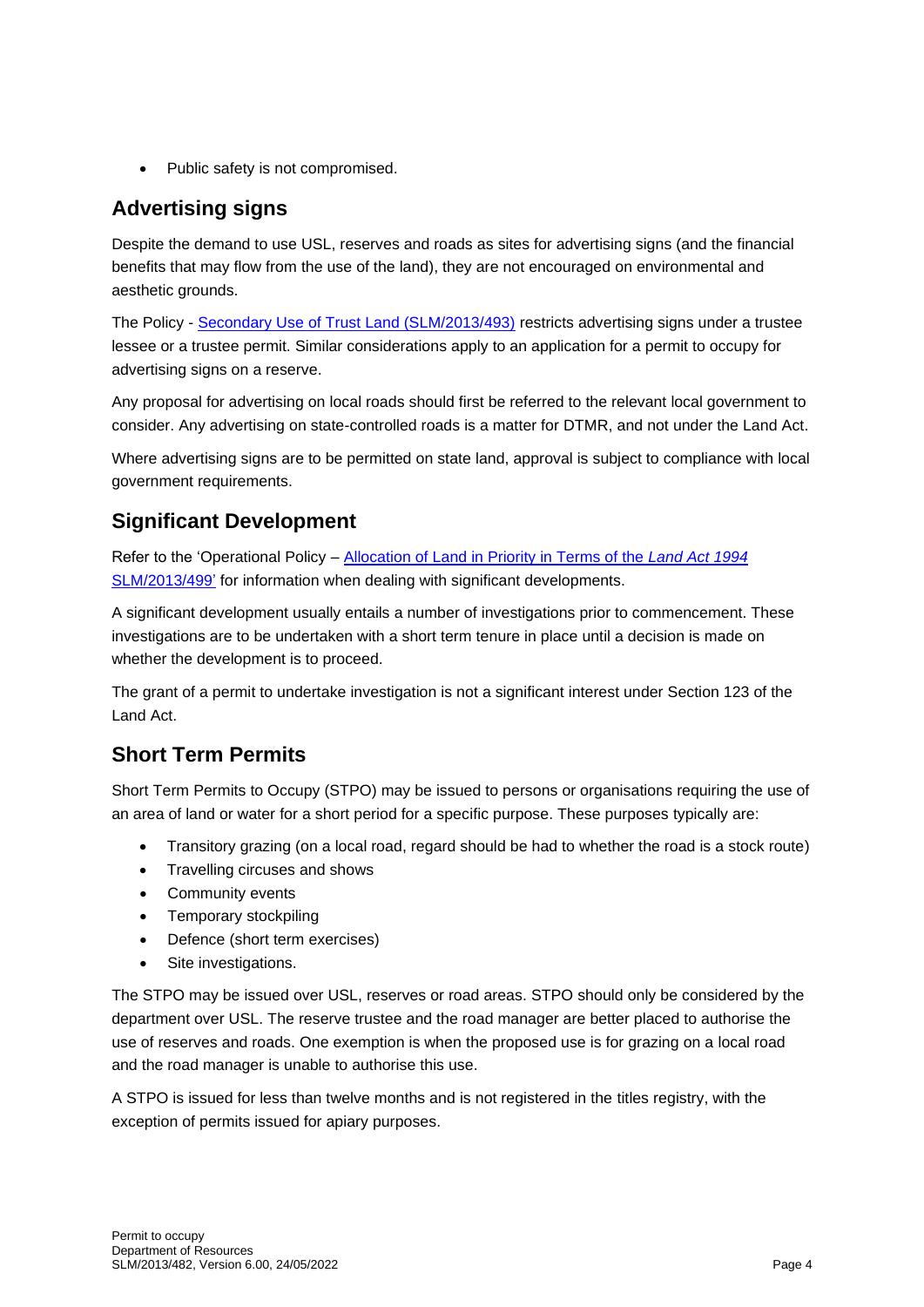#### **Bond and rent requirements**

The State is entitled to receive fair market return for the use of state land. Section 38 of the Land Regulation allows an officer to set the rent for a STPO in cases when a rental valuation has not been made.

The State should not be expected to bear costs for land restoration. Therefore, a bond may be required where the proposed use could result in costs (to the department) to return the area to its former condition. The bond is to be in the form of cash, cheque or unconditional bank guarantee. The department does not pay interest on cash or cheque deposits.

Refer to **Attachment 1** for calculating STPO rent and bond requirements.

#### **Recording the death of one of the permittees (and other 'name changes')**

Subject to Table 1 below, the remaining permittees may not be required to apply for the issue of a new permit to occupy when one permittee has died. It is considered that a permittee may have '*the right of survivorship'* similar to if the deceased held land or an interest in land with another or others as 'joint tenants'. The right of survivorship means that the person's death results in a vesting of their interest in the land in the names of the surviving joint tenant/s. If a parent block to the permit to occupy was held as 'Tenants in Common' or any tenancy arrangement other than 'Joint Tenants', the permittee of the permit is considered to have *'no right of survivorship'.* 

#### **Table 1**

| <b>Type of Tenancy</b><br>Arrangement                 | Is there a right of<br>survivorship? | <b>New Permit Required?</b> |
|-------------------------------------------------------|--------------------------------------|-----------------------------|
| Joint tenants                                         | $Yes = Vesting$                      | No                          |
| Tenants in Common or any<br>other tenancy arrangement | $No = Transfer$                      | Yes                         |

#### **New permits to occupy**

A new permit to occupy must be issued when:

- A different person is to be added to the permittees of a permit e.g. as a result of the death of one of the permittees. This in effect is a transfer and transfers of a permit to occupy are not permitted under the Land Act.
- The permit attaches to a parent block, which is held in any tenancy arrangement other than 'Joint Tenancy'; or
- The permit has a condition stating 'On the death of a permittee, the permit will be cancelled'.

#### **Registering a Record of Death**

When the permittees involved in the permit arrangement are only being changed to reflect the death of one of the permittees, a 'Record of Death' may be registered in the titles registry. This is not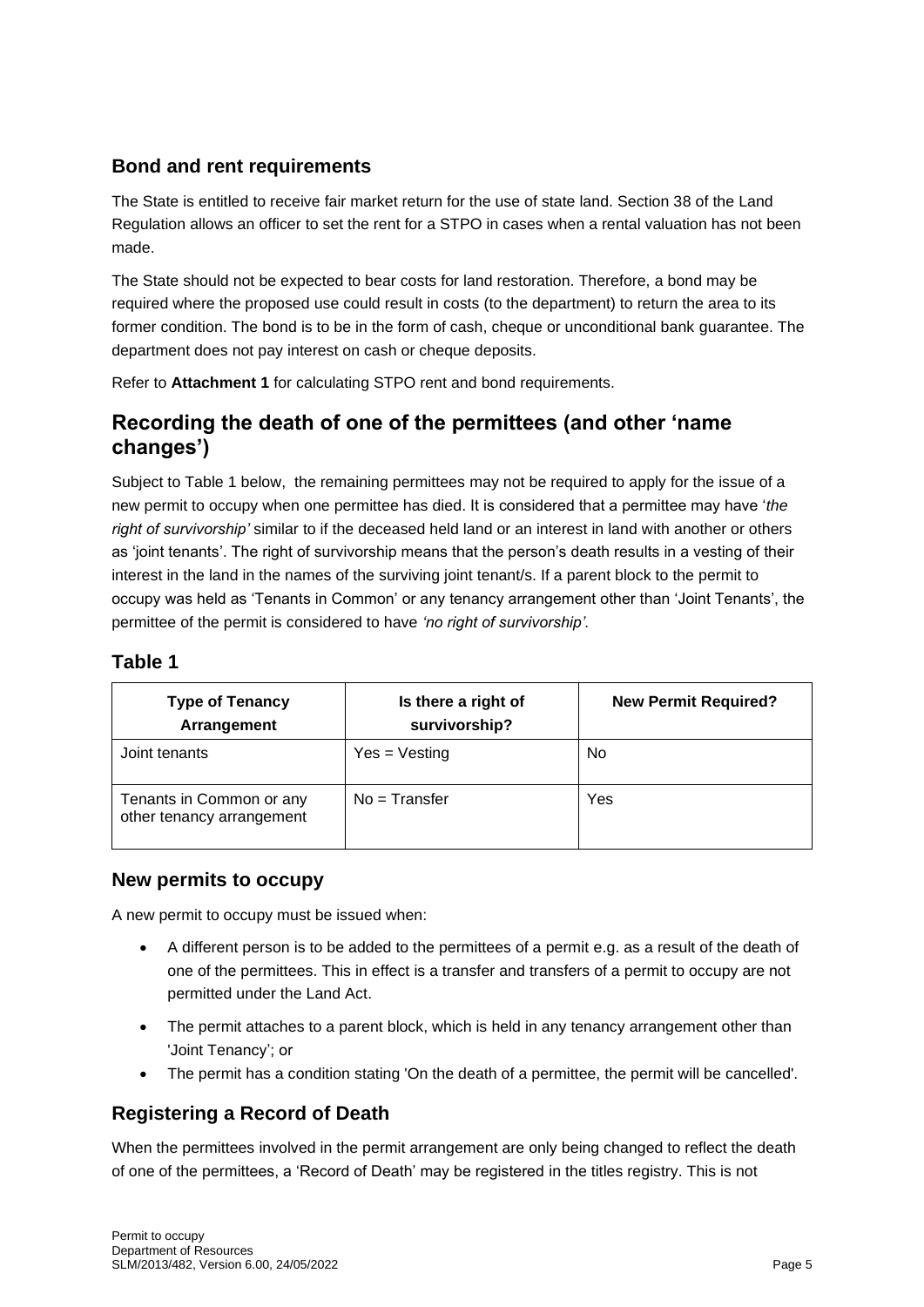classed as a transfer of a permit, and is therefore allowed, including when the permit attaches to a parent block which is held in a 'Joint Tenancy' arrangement.

In addition to any other registration requirements, the surviving permittees must lodge the following with Titles Queensland to register a 'Record of Death' in the titles registry:

- a completed Form 4 Request to Record Death
- a certified copy of the relevant Death Certificate
- the relevant lodgement fee.

#### **Recording a change of name**

A change of name such as that following marriage or the change in name of a company is not considered a transfer, as the permit to occupy is still held by the same person or company.

A similar procedure to that of recording the death of a permittee, is used to record the change of name of a permittee by marriage or any other reason allowed for in the Land Title Practice Manual (including a change of name of a company).

To register a 'Change of Name' in the titles registry, in addition to any other registration requirements, the permittee must lodge the following with Titles Queensland:

- a completed Form 14 Request to Record Change of Name
- a completed Form 20 Declaration
- a relevant change of name documentation
- the relevant lodgement fee.

#### **Death of a Sole Permittee**

Upon the death of a sole permittee the permit must be cancelled, as permits cannot be held in the name of deceased estates (i.e. executors, trustees, or a beneficiary etc.).

### **Legislation**

*Land Act 1994* Land Regulation 2020 *Local Government Act 2009 Transport Infrastructure Act 1994 Transport Operations (Road Use Management) Act 1995* Biosecurity Regulation 2016 *Stock Route Management Act 2002 Nature Conservation Act 1992 Forestry Act 1959*

### **Related documents**

Procedure – Escalation of delegations for processing of certain permits to occupy as low impact future acts (SLM/2017/4069) Guideline – [Leases over Reserves \(SLM/2013/495 = PUX/901/210\)](https://www.resources.qld.gov.au/?a=109113:policy_registry/leases-over-reserves.pdf&ver=4.02) Policy – [Land Dealings affecting the Stock Route Network \(SLM/2013/363 = PUX/901/238\)](https://www.resources.qld.gov.au/?a=109113:policy_registry/land-dealings-affecting-the-stock-route-network.pdf&ver=6.00)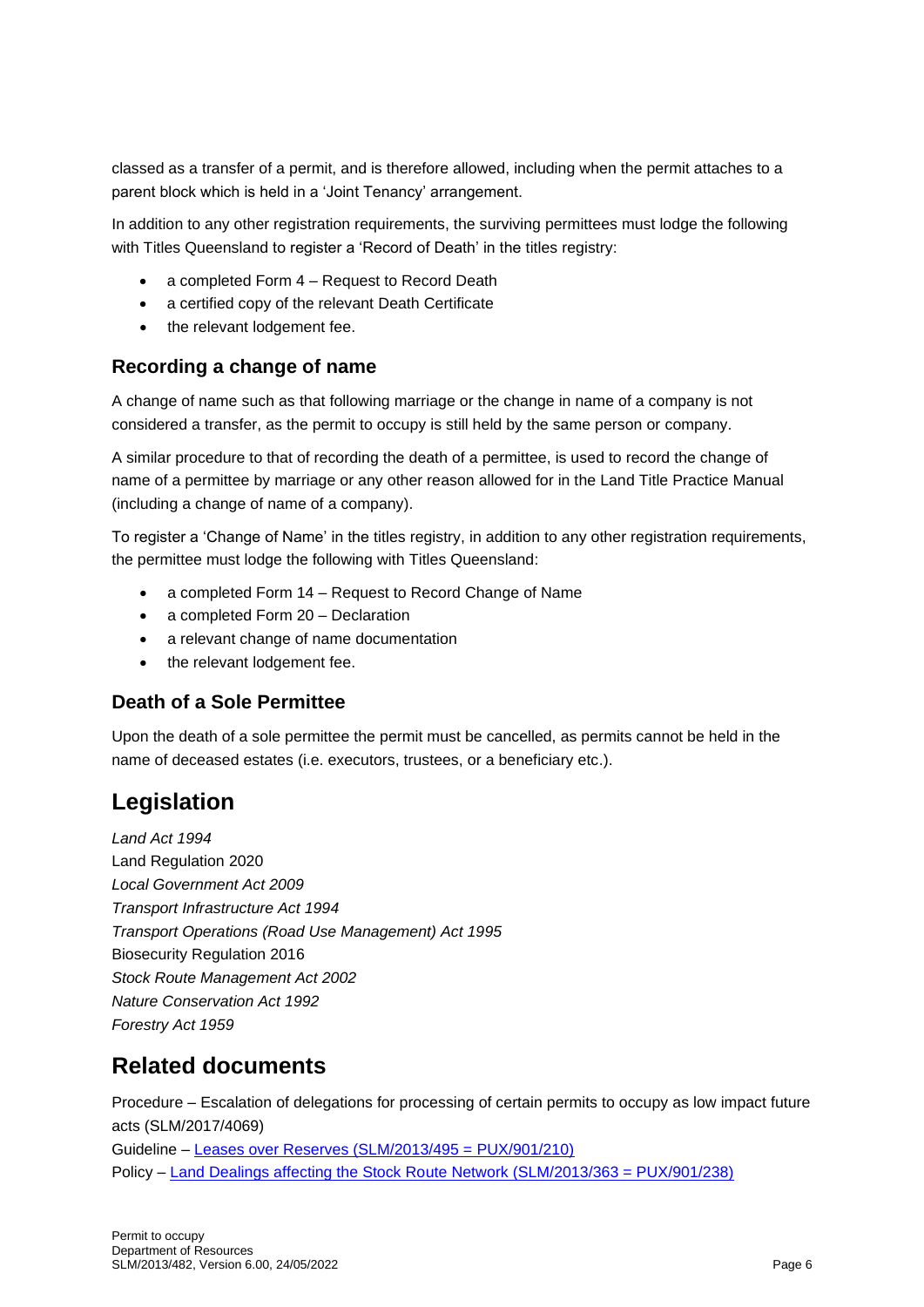Guideline – [Roads \(SLM/2013/725 = PUX/952/122\)](https://www.resources.qld.gov.au/?a=109113:policy_registry/roads-under-land-act.pdf&ver=5.00) Policy – [Secondary use of trust land under the Land Act \(SLM/2013/493 = PUX/901/209\)](https://www.resources.qld.gov.au/?a=109113:policy_registry/secondary-use-of-trust-land.pdf&ver=6.01) Operational Policy – [Allocation of Land in Priority in Terms of the](https://www.resources.qld.gov.au/?a=109113:policy_registry/allocation-land-in-priority.pdf&ver=4.01) *Land Act 1994* [\(SLM/2013/499=PUX/901/316\)](https://www.resources.qld.gov.au/?a=109113:policy_registry/allocation-land-in-priority.pdf&ver=4.01) [Queensland Government Native Title Work Procedures](https://www.resources.qld.gov.au/qld/atsi/native-title-work-procedures/work-procedures)

## **Human Rights**

The department is committed to respecting, protecting and promoting human rights. Under the *Human Rights Act 2019,* the department has an obligation to act and make decisions in a way that is compatible with human rights and, when making a decision, to give proper consideration to human rights. To the extent an act or decision under this document may engage human rights under the *Human Rights Act 2019*, regard will be had to that Act in undertaking the act or making the decision.

### **Approval**

| <b>Position</b>                   | <b>Name</b>    | <b>Effective Date</b> |
|-----------------------------------|----------------|-----------------------|
| Director, Land Operations Support | Anita Haenfler | 24/05/2022            |

### **Version history**

| Version | Date       | Comments                                                                                                                                                  |
|---------|------------|-----------------------------------------------------------------------------------------------------------------------------------------------------------|
|         | 15/03/2013 | First edition                                                                                                                                             |
| 1.01    | 04/03/2014 | Minor amendment to refer to Stock Route Network Policy                                                                                                    |
| 2.00    | 18/12/2014 | Updated to reflect changes to the Stock Route Policy                                                                                                      |
| 3.00    | 24/05/2016 | Amended to include changes to apiary sites                                                                                                                |
| 4.00    | 17/08/2017 | Updated to include changes to Acts and apiary sites                                                                                                       |
| 5.00    | 15/08/2018 | Change of document type - "Policy" to "Guideline"<br>Significant development information has been included in a new<br>Guideline -Significant development |
| 6.00    | 24/05/2022 | Updated to new template and Department of Resources name<br>Fully reviewed and amended to clarify authorising uses on state-<br>controlled roads          |

### **Further information**

- Contact your nearest business centre [\(https://www.resources.qld.gov.au/?contact=state\\_land\)](https://www.resources.qld.gov.au/?contact=state_land), or
- Refer to [https://www.qld.gov.au/environment/land/state,](https://www.qld.gov.au/environment/land/state) or
- Call 13 QGOV (13 74 68).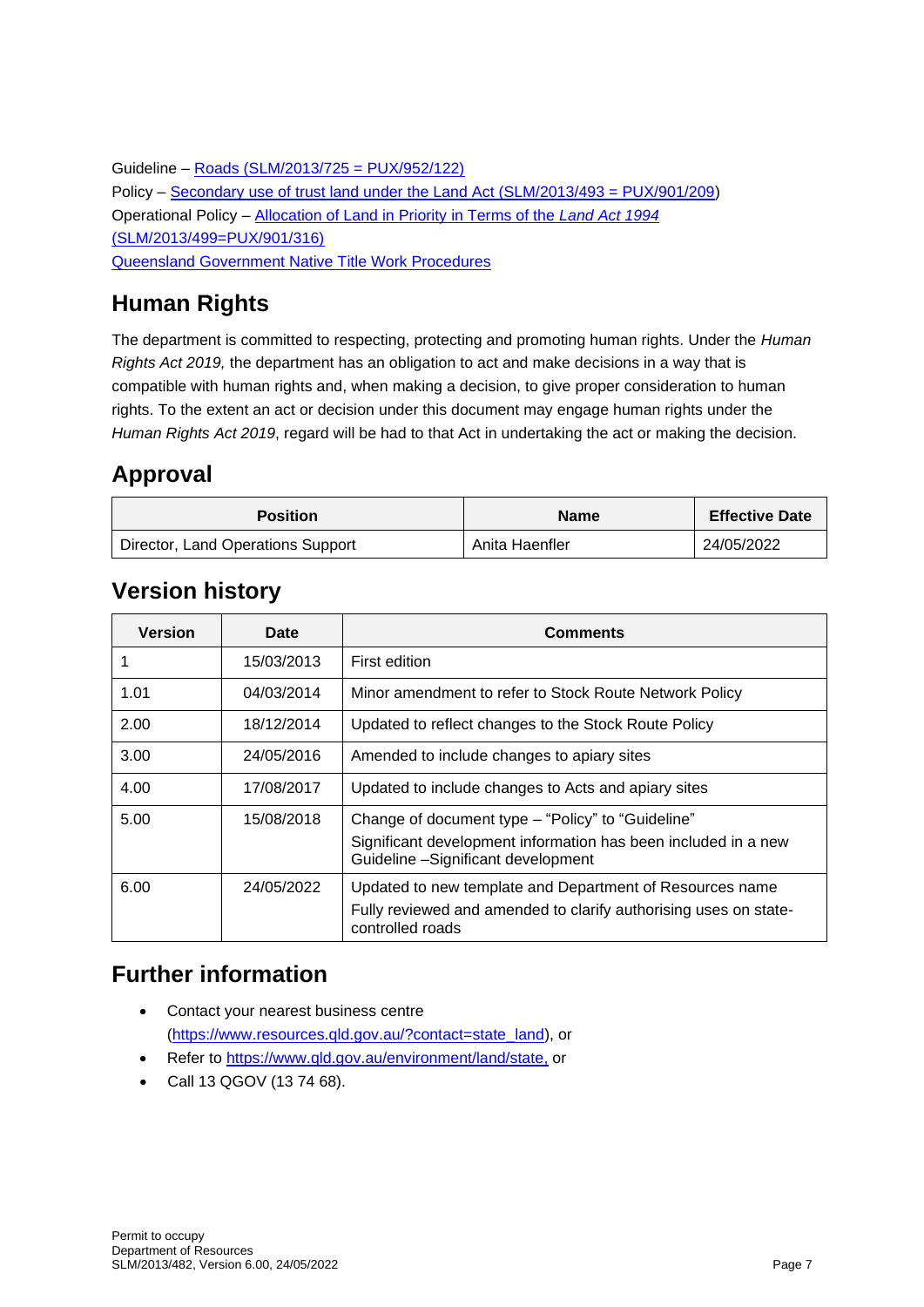This publication has been compiled by Land Operations Support, Lands Policy and Support, Lands Division, Department of Resources.

#### © State of Queensland, 2022

The Queensland Government supports and encourages the dissemination and exchange of its information. The copyright in this publication is licensed under a Creative Commons Attribution 4.0 International (CC BY 4.0) licence.



Under this licence you are free, without having to seek our permission, to use this publication in accordance with the licence terms. You must keep intact the copyright notice and attribute the State of Queensland as the source of the publication.

Note: Some content in this publication may have different licence terms as indicated.

For more information on this licence, visit https://creativecommons.org/licenses/by/4.0/.

The information contained herein is subject to change without notice. The Queensland Government shall not be liable for technical or other errors or omissions contained herein. The reader/user accepts all risks and responsibility for losses, damages, costs and other consequences resulting directly or indirectly from using this information.

#### **Interpreter statement**:



The Queensland Government is committed to providing accessible services to Queenslanders from all culturally and linguistically diverse backgrounds. If you have difficulty in understanding this document, you can contact us within Australia on 13QGOV (13 74 68) and we will arrange an interpreter to effectively communicate the report to you.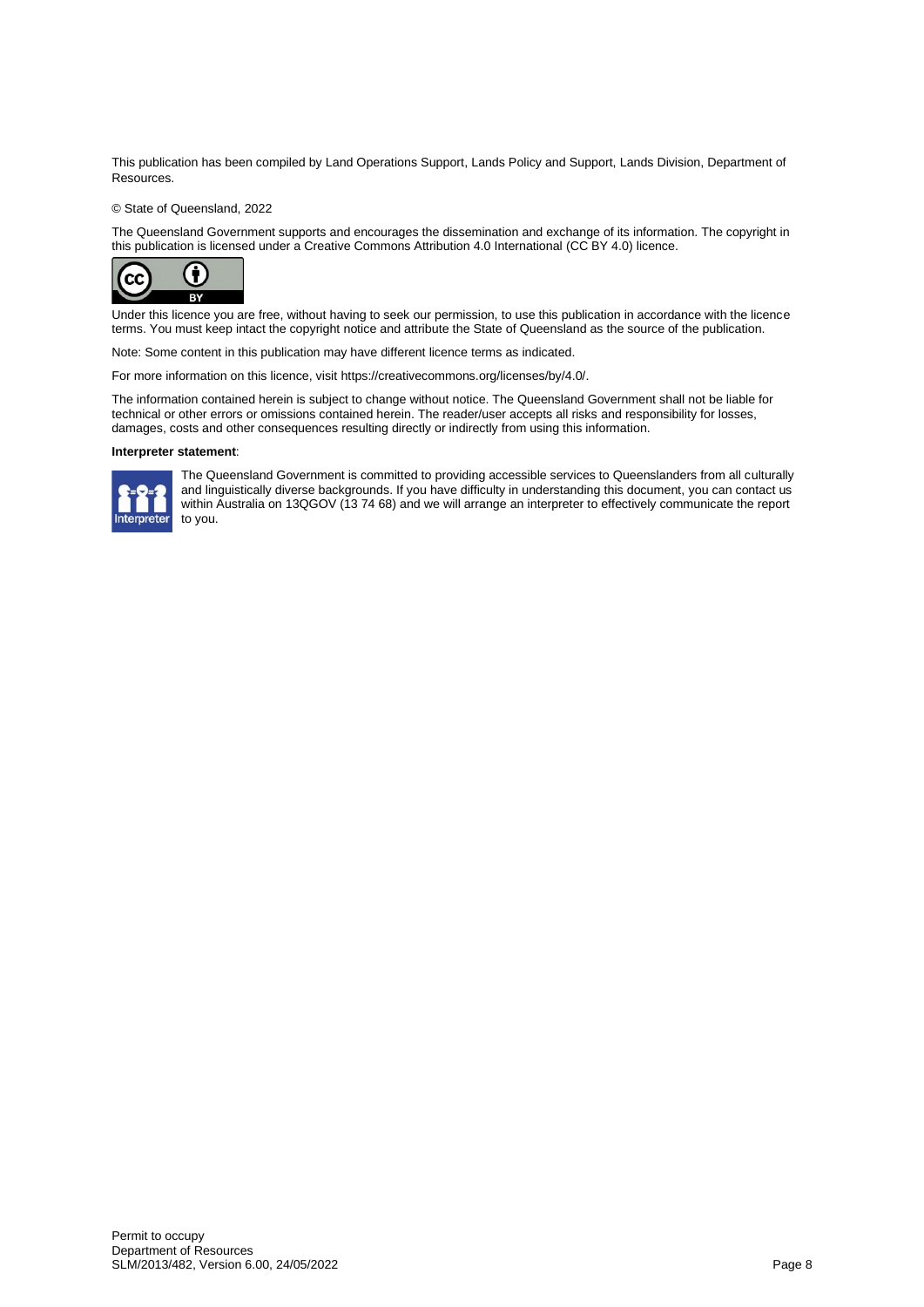### **Attachment 1**

#### *Table 1 – How to calculate rent and bond for short term permit to occupy*

| <b>Purpose</b>                                                                                                     | Short term permit can<br>be considered                                      | Rent                                                                                                                                                                            | <b>Bond</b>                                                                                                                               |  |
|--------------------------------------------------------------------------------------------------------------------|-----------------------------------------------------------------------------|---------------------------------------------------------------------------------------------------------------------------------------------------------------------------------|-------------------------------------------------------------------------------------------------------------------------------------------|--|
| Transitory grazing (on<br>a local road) generally<br>associated with<br>drought situations                         | Yes                                                                         | Minimum rent as<br>defined by the Land<br>Regulation                                                                                                                            | Not required                                                                                                                              |  |
| Environmental<br>e.g. Landcare,<br>conservation works<br>e.g. tree planting<br>and/or weed control                 | Yes                                                                         | Minimum rent as<br>defined by the Land<br>Regulation                                                                                                                            | Not required                                                                                                                              |  |
| Weekend fishing<br>competitions                                                                                    | Yes                                                                         | Less than 7 days -<br>minimum rent as<br>defined by the Land<br>Regulation                                                                                                      | \$1000                                                                                                                                    |  |
| Community and charity<br>events<br>e.g. Markets, fete,<br>sporting events,<br>temporary storage and<br>car parking | Yes                                                                         | Minimum rent as<br>defined by the Land<br>Regulation                                                                                                                            | 1 day - \$1000<br>$\bullet$<br>less than 7 days -<br>$\bullet$<br>\$5000<br>anything more<br>$\bullet$<br>requires detailed<br>assessment |  |
| Commercial or<br>promotional event e.g.<br>expos, home shows,<br>hot rod or car events                             | Yes                                                                         | Less than 7 days -<br>minimum rent as<br>defined by the Land<br>Regulation.<br>Anything more requires<br>a detailed assessment<br>and may require input<br>from State Valuation | 1 day - \$1000<br>$\bullet$<br>less than 7 days -<br>$\bullet$<br>\$5000<br>anything more                                                 |  |
| Production of a<br>television show or<br>movie                                                                     | Yes                                                                         |                                                                                                                                                                                 | requires detailed<br>assessment                                                                                                           |  |
| Travelling circus or<br>show                                                                                       | Yes                                                                         | Services if in a high<br>profile high value<br>location                                                                                                                         |                                                                                                                                           |  |
| Site investigation -<br>Public Utility provider                                                                    | Yes                                                                         | Minimum rent as<br>defined by the Land<br>Regulation                                                                                                                            | 1 day - \$1000<br>٠<br>less than 7 days -<br>\$5000<br>anything more<br>$\bullet$<br>requires detailed<br>assessment                      |  |
| Stockpile sites and<br>batching plants                                                                             | No - A permit to occupy<br>registered on title is the<br>appropriate tenure | Not applicable                                                                                                                                                                  | Not applicable                                                                                                                            |  |
| Apiary sites                                                                                                       | No - A permit to occupy<br>registered on title is the<br>appropriate tenure | Not applicable                                                                                                                                                                  | Not required                                                                                                                              |  |